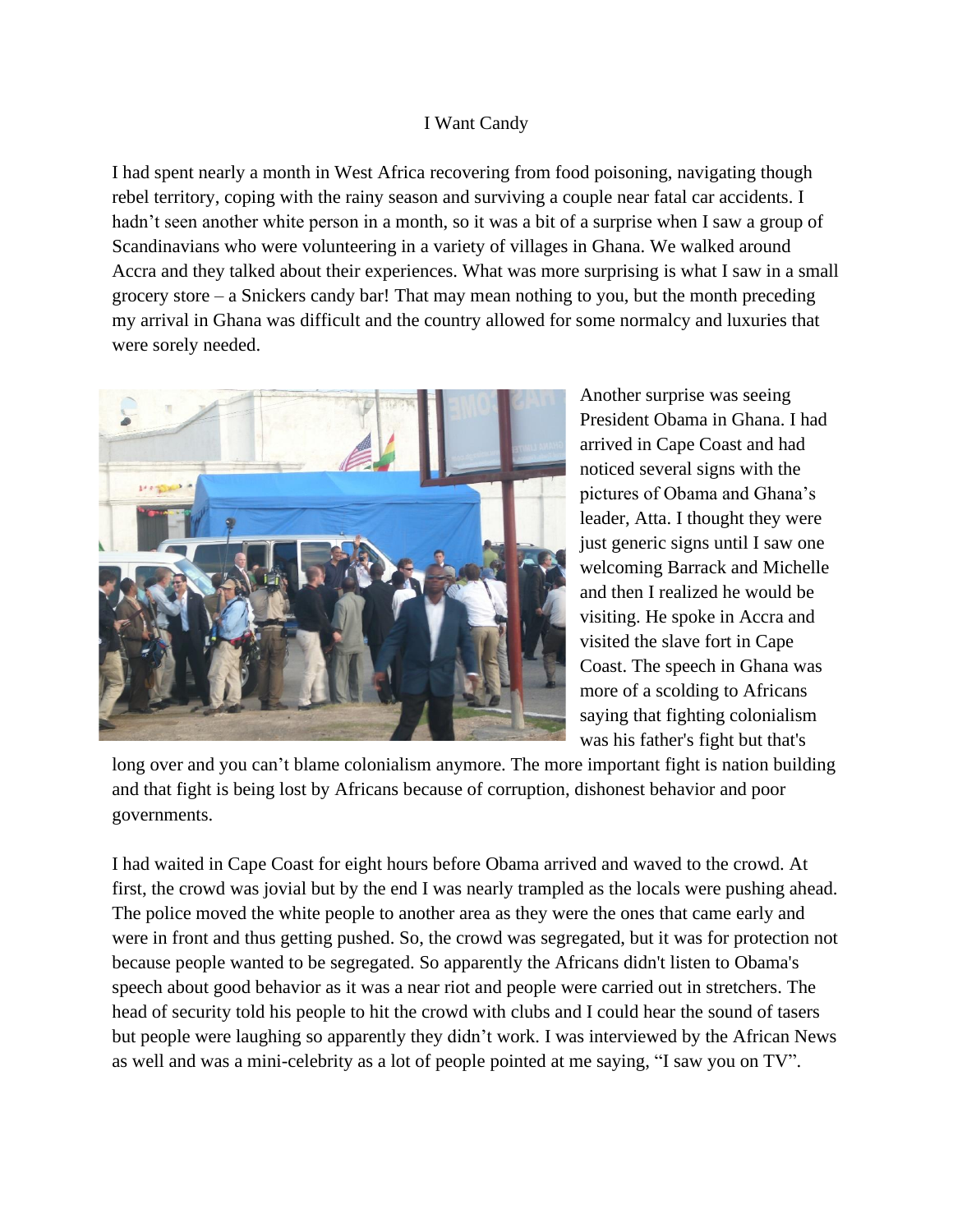Cape Coast is a pleasant city on the ocean most known for the fort that exported the most slaves in West Africa. It was closed because they were planning for Obama's visit. Near the castle is Victoria Square which marks the independence of Ghana in 1957. Next to that is a revival style church where mass can take hours; there is no real set beginning and ending time just a lot of music and singing.

In nearby Elmina, there is a castle which is older and bigger than its Cape Coast counterpart. A guided tour gives a fascinating look at the Elmina slave fort and describes the nearby castle where the Portuguese soldiers stayed. The guide illustrated the posh area were the governor lived, both female and male dungeons, a cannonball where slaves were chained to and areas were the slaves were branded. More disturbing are the barracks where soldiers and slaves who misbehaved were sent. The slaves' barracks had a skull and crossbones over the door and a hole in the door but it was not for ventilation it was merely to see when they had died. The soldiers were held in another barracks for a short time and then would be released. Also haunting is the Point of No Return in the lower area of the fort in which slaves would be herded and then placed on the waiting ships for the New World.

In Elmina, there was the annual festival which included a parade with the chiefs and a lot of dancing and music. Some parade goers were dressed in Halloween wear, such as scary masks. The chiefs seemed to be quite proud as they were being paraded on top of mini floats elevated by people through the city streets. They were dressed in traditional garb and the different colors associated with the different chiefs were noteworthy. The city is enjoyable, dominated by the



fishing boats. Between Cape Coast and Elmina, one could see the affects of the rainy season as standing water was nearly reaching the road.

The capital of Accra is named after okra which is a slimy, smelly plant often mixed in with meat and complimented with fufu which is a thick grain common in West Africa. This was a welcome change from rice and chicken. It was a relief to be able to walk around a city at night which I couldn't before because of lack of electricity or safety concerns. Accra was organized and had some of the luxuries I'd been missing including ice cream with milk not iced cream. Some of the